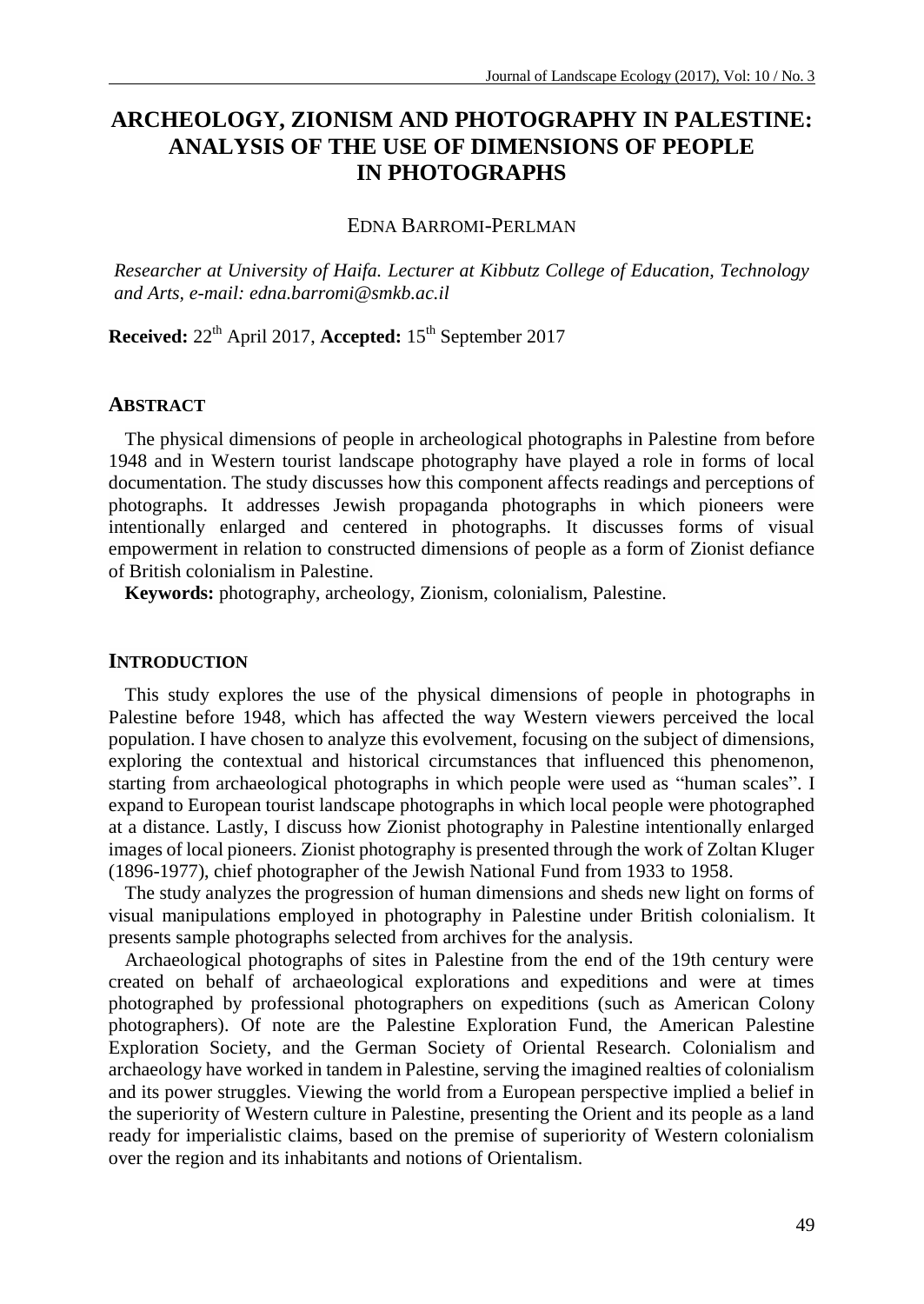Archeological photography developed an aesthetic of its own, based on a visual language of science and its own visual grammar. The photographic artefacts contributed to the visualization of archaeological knowledge (Guha, 2013). Abu El-Haj claims (2001: 2) that archeology in Palestine, as a science, serves as a domain in which "foundations of a colonial-national-cultural imagination were given shape". It enjoyed the status of a scientific practice "defined by rigor, accountability, methodology, and objective facts" (Riggs, 2016: 27). The camera was perceived as a positivist tool that created accurate, objective depictions of the natural world. Though merely constructs of chemicals and light, photographs constituted scientific evidence, serving as epistemic markers. Scales became compulsory components in archaeological knowledge, integral for historical records, "the most important signifier of an archaeological photograph" (Chadha, 2002: 389).

Not all archaeological photographs employed scales, while some used rod scales (from the 1950s onwards, archaeologists switched to using metal rod scales) (Carter, 2015), although using indigenous people as human scales resulted in diminishing the appearance of people in comparison with the site itself. Technical limitations of large format cameras positioned on tripods for long exposures plus the distance required to capture the entire site, all minimized the physical size and appearance of the people and blended them into the background, making them appear small or blurred. This went beyond the technicality of the photograph. Baird (2011: 432) argues, "Using people for scale objectifies them … the many images that include workers almost never note that there are people in them". He adds that when workers appear as scales "the captions note only the structures they stand in; it is as if the workers—as people were invisible"(Ibid).

People serving as scales in archaeological photographs unknowingly became subjugated in a discursive argument of power struggles that objectified the people while perpetuating colonial discourse, which was legitimized by archaeological epistemology. Wheeler (1954: 202) explains: "Where the scale is a human being, as is often desirable in large subjects, the individual thus honored must remember that he is a mere accessory, just so many feet of bone and muscle … . The figure shall not occupy a disproportionately large portion of the picture … the figure shall not look at the camera but shall ostensibly be employed in as impersonal a manner as possible."

There existed an illusion that archeological photographs presented evidence, yet they lacked "material stability" (Edwards, 2001: 102), although they constituted part of the material culture of the excavation. In general, photographs under colonial rule functioned beyond data, they were about empowerment and repossession (Edwards, 2001: 12). Furthermore, semantically, creating photographs is about seizure; photographers "shoot" photographs and "capture" moments. Sturken and Cartwright (2009: 21) explain that looking at photographs is tied to ideology; all images are created within the dynamic of social power and ideology. This is augmented by the social dynamics of circulation and distribution. As Tagg (1988: 63) explains, photography's "status as a technology varies in the power relations that invest it".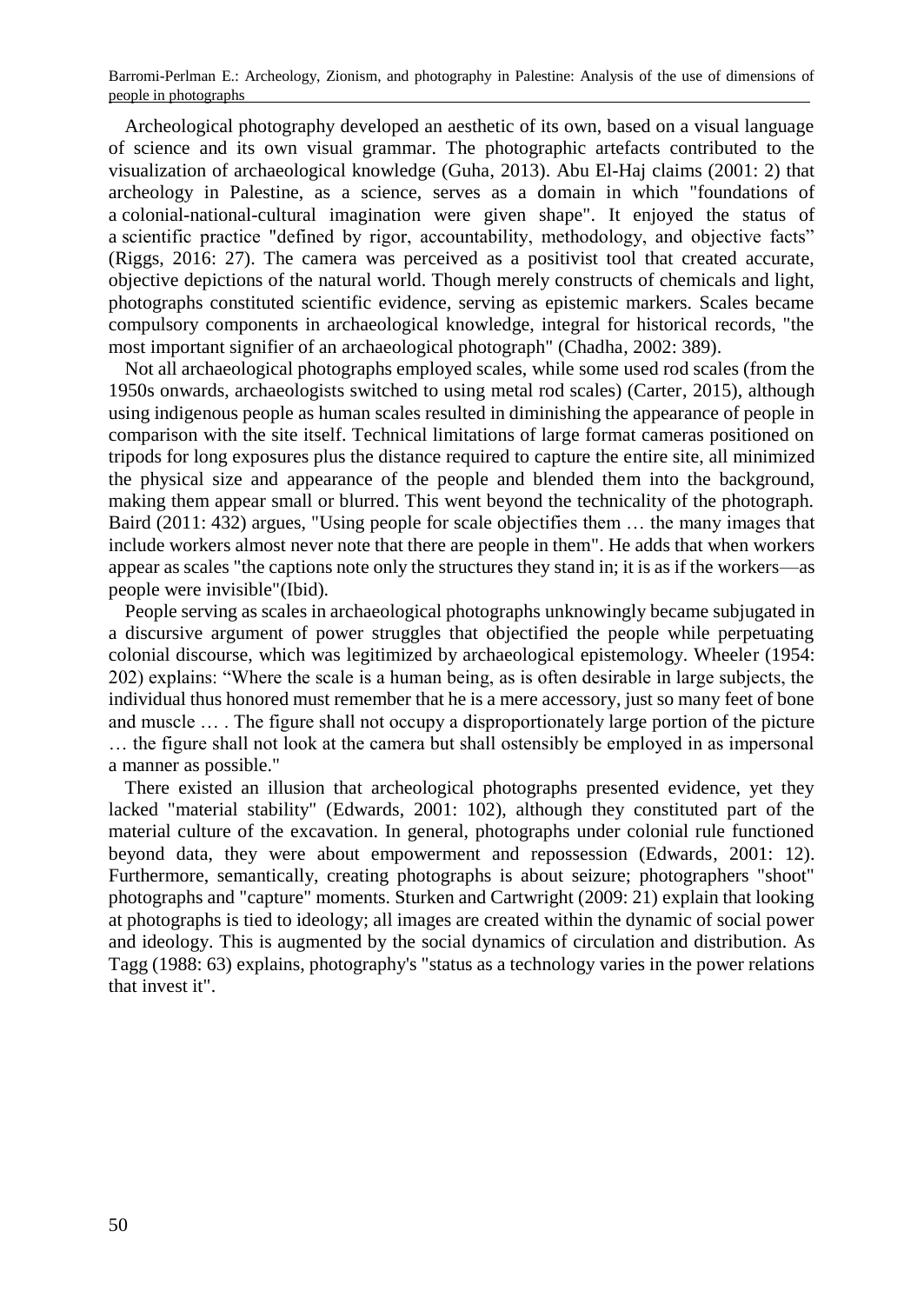**Fig. 1. Stereograph glass dry plate of ruins of ancient Jericho, south end of mound. American Colony photographer.** *Courtesy of the Library of Congress and the American Colony Archive, Jerusalem*



In Figure 1, we see a woman standing barefoot in the middle of the site in Jericho, her downward gaze suggests cooperation. Her central positioning makes her stand out in the site. She participates as an instrument of scientific visual data of an archaeological site, yet she does not successfully function as a neutral human yardstick since her body posture and clad hands are discernible as much as her lack of return of a gaze. The materiality of the photograph is indicated by the plaster on the right and the duplicity of the frame. The signs of the glass plate's social life, of being man-handled, scratched, chipped, and archived, show that the photograph is not a reflection of reality but only a representation of reality. What it signifies, in relation to the woman is her subjugation in the background. Her mundane appearance decreases the aesthetic impact of the photograph.

#### **TOURIST PHOTOGRAPHY IN THE HOLY LAND**

Archeological photography interfaced with Western tourist photography in style and context. Interest in Palestine and the Holy Land was particularly affected by Britain's imperial ambitions. The volatile and unstable political situation in the Ottoman Empire gave room for photography to influence concepts of ownership. Orientalism presented a patronizing and superior attitude of the Western world towards the people in Palestine, a period in which European imperialism expanded and acted on a global scale. Western Tourist photography was defined by Orientalism, which Behdad and Gartlan (2013: 4) describe as "a network of aesthetic, economic, and political relationships that cross national and historical boundaries".

Palestine attracted the attention of the Western world to its potential economic development at a time in which the Industrial Revolution in Europe created a new class in society, the middle class, with the means and leisure to travel. Palestine served as a magnet for photographers discovering the Holy Land, targeting pilgrims, tourists, missionaries, painters, and amateur photographers, on their Grand Tour (Bar & Cohen-Hattab, 2003; Hannavy, 2008). The photographic colonial gaze stood out in the Holy Land, indigenous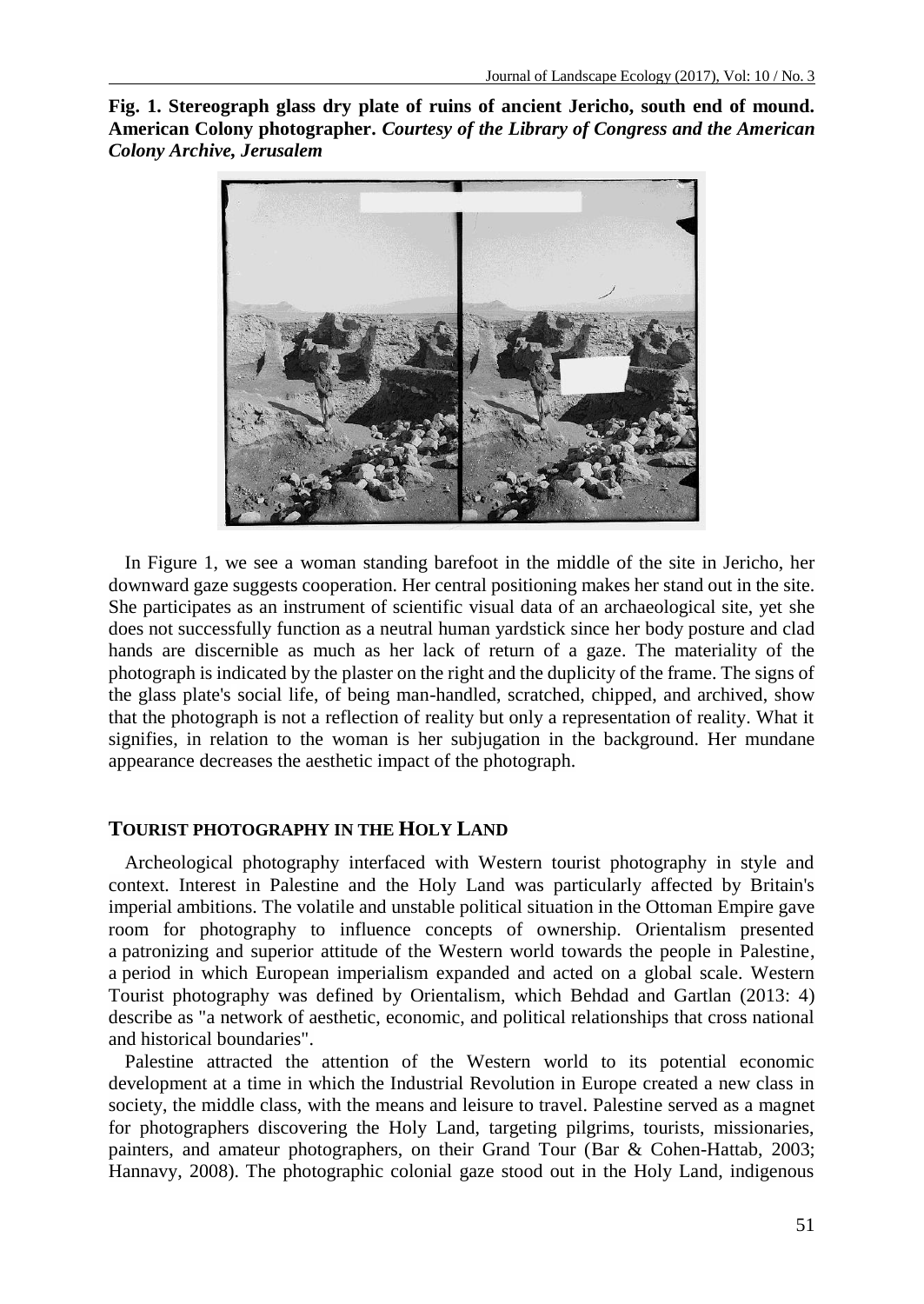people were often presented in a biblical context, or "seen from a patronizing point of view" (Sela, 2007: 108). The local inhabitants were presented as backward, primitive beings, depicted as ethnic types, idle men in dilapidated surroundings. Kabha (2008: 279) claims that the identity, life, and ambitions of the people living in Palestine were of little interest to the Western visitors. The sparse and underdeveloped landscape was presented as a virgin land, awaiting colonial revival. Thus, landscape photographs situated the West as the benefactor of the East and the Orient, the promoter of modernization, justifying the Western Colonial aspirations (Sela, 2007: 108).

**Fig. 2: Unknown tourist photographer, Mount of Beatitudes: Ruins of Capernaum, ca. 1890-1900.** *Courtesy of PikiWiki Israel, free image collection project*



Figure 2 presents a tourist photograph in the archeological ruin of Capernaum. The people appear small, distant, static, and dark, indiscernible as individuals, which highlights the sparseness of the surroundings; they do not obstruct or disrupt the landscape. The archeological ruins in the background serve as an artistic backdrop. The integration of the aesthetics of antiquarianism and the aesthetics of archeology became a developing practice of tourist Orientalist photography. This image is a hybrid of landscape photography and archeology that bridges archeological documentation and tourist photography in Palestine in style and essence, of viewing remnants of a glorious past in decay. Once again, the diminished size of the people subjugates them in the eyes of the viewers. The hand-tinted colors resonate of a painterly style of landscape painting.

The European viewer looking at landscape and archeological photographs with a Colonial gaze feeds into a mechanism of not only as to what photographs show, but also how they influence viewers. Mitchell's phenomenological theorization (1994) asks not what landscape "is" or "means" but rather what it "does" and how it works as social practice. Landscape photographs can serve as instruments and agents of cultural power. "Every image embodies a way of seeing; our perception or appreciation of an image depends also upon our own way of seeing" (Berger, 1972: 10). Landscape and archeological photographs co-exist as part of a cultural practice, they circulate and become sites of visual appropriation; they are cultural and ideological constructions, which play a tool in regional power controls. Thus, the viewer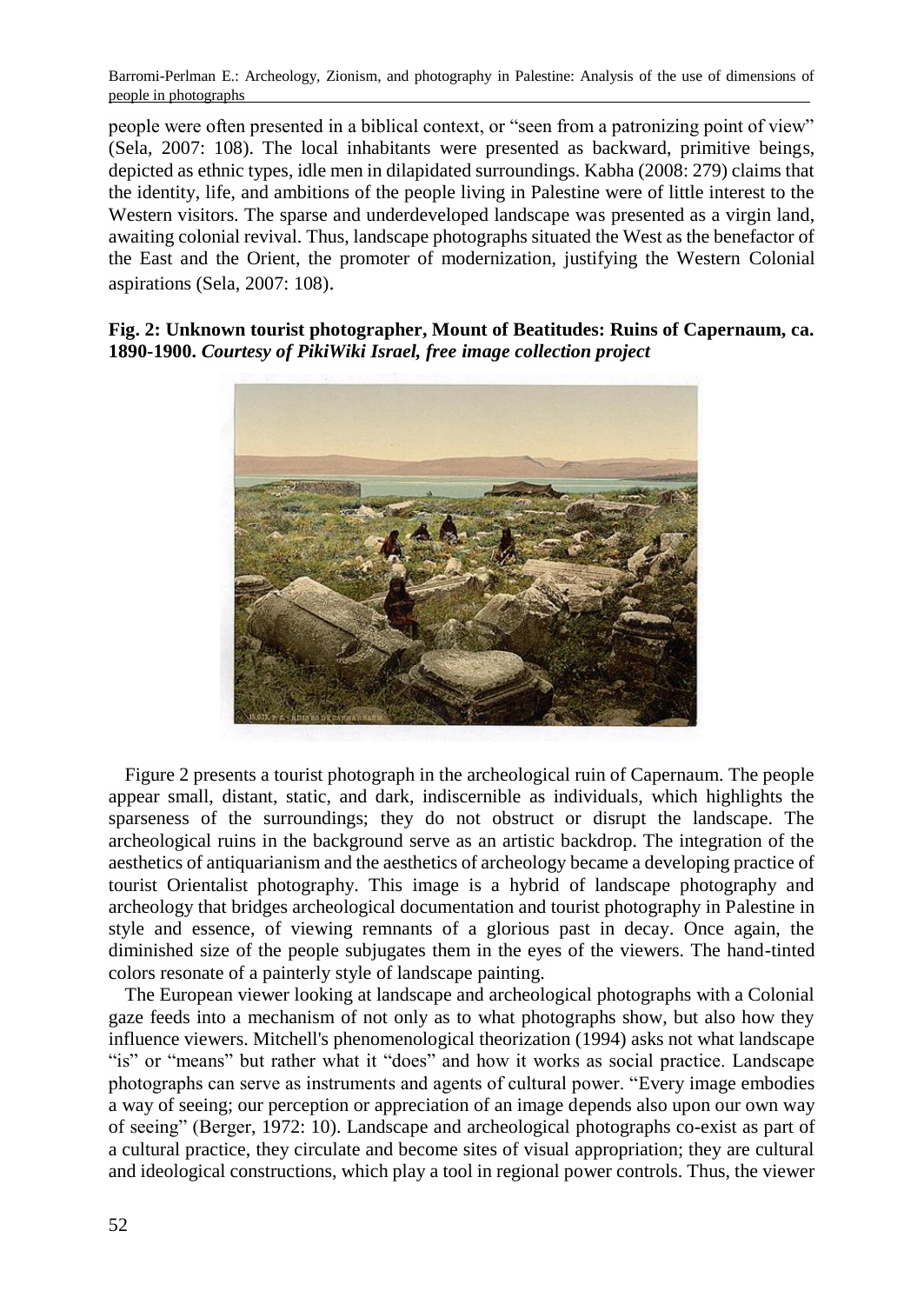finds himself engaged in bridging the gap between the past and the present and the intentionality of the photographer. Berger (1972: 8) explains, "The way we see things is affected by what we know or what we believe". He adds that "When we 'see' a landscape, we situate ourselves in it" (Ibid., 11). The sense of identification that occurs when viewing landscape photographs derives from notions of reverence of land, based on mythical origins that go back in time. "In the mythological imagery of most traditional nations, land is construed as the creation of either God or a mythical hero...land is perceived as a goddess who mothers all living creatures" (Kark, 1992: 63).

#### **IMAGES OF ZIONIST PIONEERS**

In contrast to the previous examples, Zionist photography in Palestine, before 1948, intentionally empowered people in their photographs. Zionism saw its goal in defining the land in Palestine as the Jewish homeland. The land, the landscape and its archeological monuments gradually became embedded in the Zionist vision. "Archeology constitutes the most fundamental stratum in the narrative of the people's historical emergence and of the land's development. In this sense, archeology underwrites and validates all segments of the narrative layered above it" (Shavit, 1997: 51). The narrative provided by archeological findings supplied the pioneers with historical roots with the land, which they lacked in the Diaspora. "Archeological findings nurture a sense of continuous Jewish habitation of the land" (ibid: 56). The post-biblical link to the land enabled by archeology strengthened their bond and sense of ownership over the land.

The Zionist pioneers claimed their biblical historical rights over the land, while considering themselves subjects of the British Mandate (1917–1947), struggling for independence. Their visual struggle for independence consisted of constructing images geared at the creation of a new visual mythology and visual terminology, with recurrent themes. "Through recurrent representation, the landscape images and their items – the mountain, the sea, water sources, the land, the tree and the path […] became objects of identification with the place and part of the discourse of the new national identity" (Oren, 2006: 172). The Zionist pioneers saw their calling to build the land, to redeem it by means of construction, paving roads, building cities, and bringing modernism, positioning Zionism above nature. Constructing these visions entailed photographing pioneers in manual labor, a practice that extended to images of farming on kibbutzim. The photographs of kibbutz pioneers served the purpose of constructing an image of the kibbutz pioneer as a new Jew: a muscular Jew who toiled the land, who came into being under the overarching umbrella of Zionism (Barromi-Perlman, 2015). The visual symbol of the "new Jew" was of an energetic, enlarged pioneer, at the foreground of the image; his body language proud and forceful, controlling the frame.

Zionist propaganda comprehended the mechanisms of mass communication, photojournalism, and the potential of constructing imagined realties and utopias. The Jewish photographers working on behalf of the Zionist institutions arrived in Palestine in the beginning of the  $20<sup>th</sup>$  century bearing Western photographic culture. The photographers were mostly refugees, fleeing persecution, who trained in photography in Europe. The hired photographers, working on the behalf of the Jewish National Fund (JNF), established in 1901, like Zlotan Kluger, were passionate about Zionism. Their passion affected their work and style, as explained by Guez (2015: 105). He writes how the spirit of the time affected photographers, that photographers became recruited emotionally and spiritually for the cause of documentation, absorbing the scenery in body and soul (as described by Samuel J. Schweig, a German photographer (1902–1983), working on behalf of the JNF). The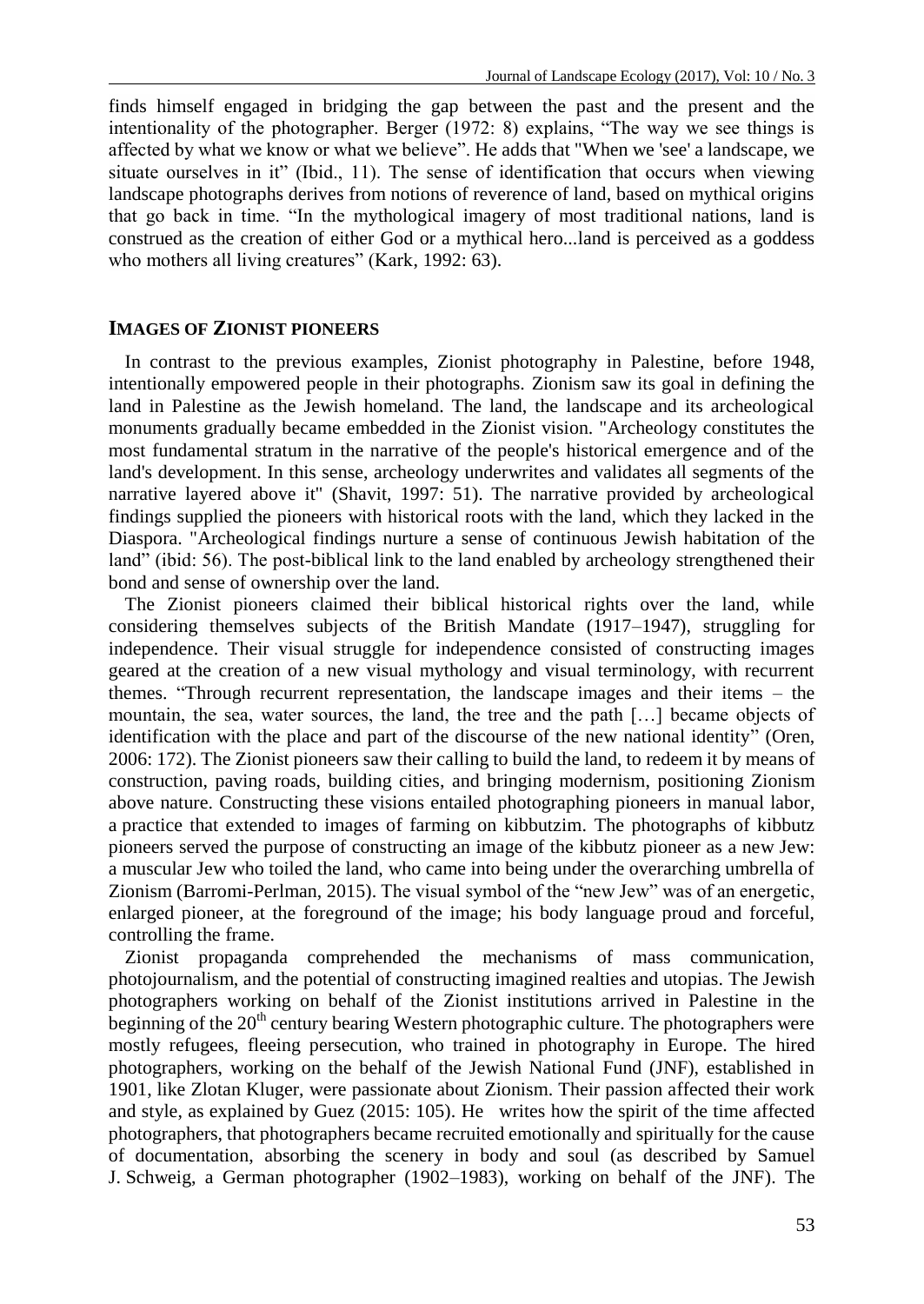Zionist propaganda department attempted to create a visual iconography to recruit support for their cause from Diaspora Jewry. The iconography incorporated landscape photography in various formats. Oren (2006: 172) explains that landscape photography can reinforce the affinity with the place. Photographs can actually develop a collective affinity as well as a place of belonging (ibid: 176). Landscape photographs can constitute a photographic lexicon of a visual heritage, The Zionist movement understood this mechanism as well as the concept that the land can be appropriated visually by looking at it, or by putting up signs, which functions as a form of cultural appropriation (Haikin, 2006: 199). Long (2009: 65) writes that the land of Palestine "is variously described as 'a godforsaken land', a 'desolate' place populated only by 'barren hills and abandoned rocks … This ancient landscape is an imaginative one, carved out of biblical references and artistic representations of a green and forested land". The imagined landscape was photographed as a wasteland and Kluger's photographs focus on barren land, covered with weeds and thistles, in which the shrubs bend to the upward march of the pioneers. For the settlers, the land was only an empty surface to be built on, with no natural, cultural, or demographic rights to be visually considered. Bar-Gal (2003) explains that the JNF developed notions of surrounding wasteland, which was the antithesis of the countryside and the forests, fostered and developed by the JNF. The desert, the mountain, the valleys, and anywhere Arabs lived comprised wasteland and hostile territory, because of its challenges of malaria, drought, and swamps and because of the Arab inhabitants. The local inferior Arab population would supposedly benefit from the activities of the Jewish pioneers who brought with them modernism, which was similar to the essence of colonial archaeological photography.





Figure 3 presents a group of pioneers marching briskly, swinging their shovels and picks upright on their backs. The low angle suggests power, the tools allude to weapons; their determination resembles military marches. Faster cameras and high-speed film allowed spontaneity and photography in action. The use of extreme angles and dynamic composition in the context of the working class derives from the style of Soviet photography in which the worker is visually enhanced by the strength of the masses (Barromi-Perlman, 2015). Kluger's organized frames, low angles, high contrast, and images crisscrossing the frame were also influenced by the European style of New Objectivity (Oren & Raz, 2008). The worker in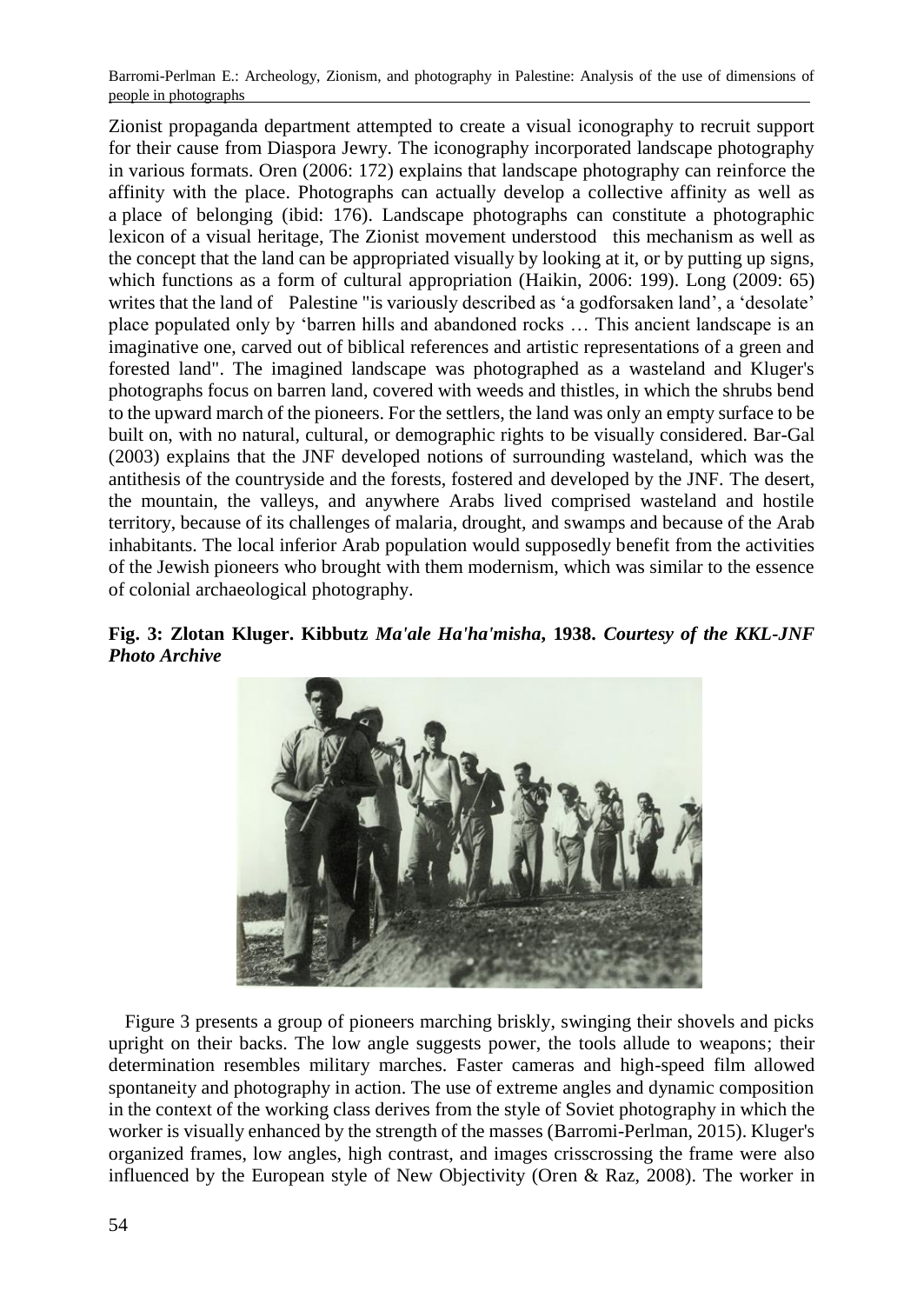front reaches the extremity of the frame, from top to bottom, as if protruding from the limits of the frame, which creates an analogy to the goals of the pioneers. The men extend from right to left, completely occupying the space of the composition.





The smiling pioneer's brisk walk in Figure 4 complements the scythe held up high, as well as his large size and physical prowess. The muscular activity of the worker in Figure 5 is emphasized by the diagonal lines of the machinery; his thrusting arms dominate the frame. Figure 6 shows a woman on a tractor on a kibbutz (images of gender equality, deriving from their socialist lifestyle and ideology were prevalent). Figure 6 was taken from a low angle, empowering the woman. The frame is filled with the machine she is employing, creating a dynamic between her actions and symbols of modernity and technology. Kluger positioned the workers in all three photographs in the center of the frame. The trampled landscape becomes immersed with physical and technological intervention; it no longer exists in its own right, but rather as a platform for Zionism.

### **DISCUSSION**

The study argues that the manipulation of dimensions of the people in photographs was a common denominator in documentation in Palestine, under British colonialism in various visual arenas. Western archeological photography existed in an interface with European tourist photography. Both considered themselves as agents of progress, which in reality threatened the existence of the Orient by plundering and colonialism, and both diminished and distanced people in images. In contrast, Zionist photography was nurtured on notions of belonging to the land, of bringing progress to the land, while being subjected to British colonialism. Zionism, being both indigenous and foreign at the same time, relied on Western culture yet defied it, finding itself in an interplay of struggles and political discourses, developed an original visual response of self-enlargement and self-empowerment.

Not all photographs of diminished or enlarged people were created in response to colonialism. Behdad and Gartlan (2013: 4) explain, "Photographic representations of the Middle East do not entail a binary visual structure between the Europeans as active agents and 'Orientals' as passive objects of representation. And just as Western photographic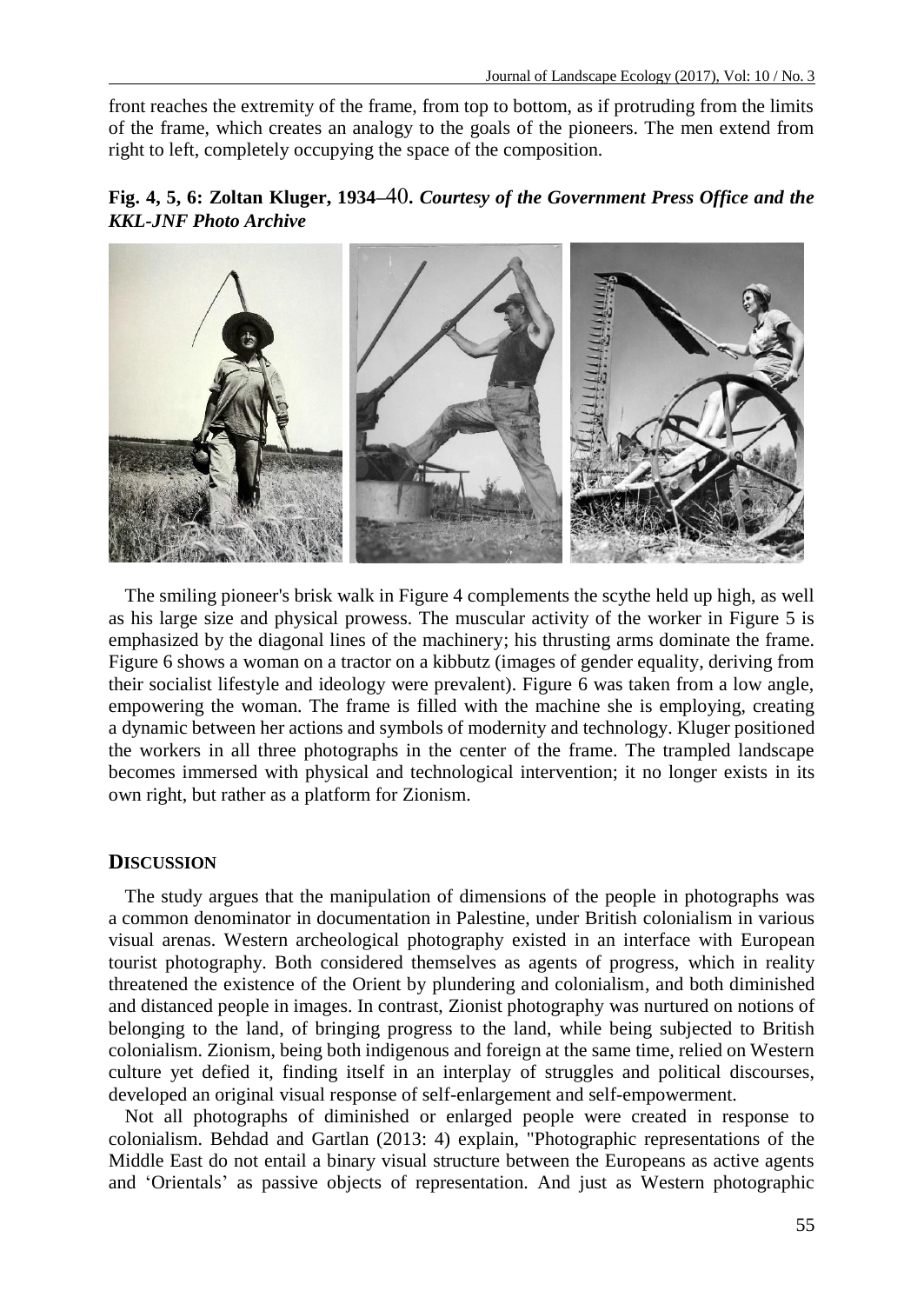representations of the Middle East are not all expressions of colonial power, indigenous practices of photography do not necessarily constitute a locus of resistance to Orientalism". Yet, photographic representations of Palestine have contributed to changes of cultural and national perception in the history of the region, commencing from archeological photography.

I argue that a strong component in this process was the intentional alteration of the dimensions of people. The accumulated effort of photographing the region and modifying the dimension of people, practiced initially in archeological photography which extended to tourism and Zionist photography, succeeded in creating a plethora of complex readings of photographs of the landscape and its various inhabitants. The complex readings have gained a life of their own; they remain historically and socially active. The interplay has not subsided, rendering the photographs into carriers of a multiplicity of discourses. Photographs are consistently playing a role in regional power struggles through methods of visual appropriation by means of selective forms of presentation of the people.

## **REFERENCES**

Abu El-Haj, N. (2001). *Facts on the Ground: Archaeological Practice and Territorial Self-Fashioning in Israeli Society.* Chicago: University of Chicago Press*.*

Barromi-Perlman (2015). Practices of photography on kibbutz: The case of Eliezer Sklarz. *Journal of Israeli History: Politics, Society, Culture*, 34 (2), 181-203.

Baird, J. A. (2011). Photographing Dura-Europos, 1928-1937: An Archaeology of the Archive. *American Journal of Archaeology*, 115(3), 427-46.

Bar, D. and Cohen-Hattab, K. (2003). A New Kind of Pilgrimage: The Modern Tourist Pilgrim of Nineteenth Century and Early Twentieth Century Palestine. *Middle Eastern Studies,* 39(2), 131-48.

Bar-Gal, Y. (2003). *Di'mu'ye Nof Ha'aretz Be'ta'a'mula Ha'kakal Be'tekufat Ha'yeshuv.* [Images of the land in the propaganda of the Jewish National Fund During the time of the Yeshuv]. *Mutar*, 11, 19-28 [Hebrew]. Retrieved April, 2017 from: https://bargal. wordpress.com/the-jnf-1924-1947/%d7%a0%d7%95%d7%a4%d7%99-%d7%a7%d7%a7 %d7%b4%d7%9c/

Behdad, A., and Gartlan, L. (eds.). (2013). *Photography's Orientalisms: New Essays on Colonial Representation.* Los Angeles: Getty Research Institute*.*

Berger, J. (1972). *Ways of Seeing*. London: British Broadcasting Corporation and Penguin Books.

Carter, C. (2015). The Development of the Scientific Aesthetic in Archaeological Site Photography? *Bulletin of the History of Archaeology*, 25(2), 1–10.

Chadha, A. (2002). Visions of discipline *Sir Mortimer Wheeler and the archaeological method in India (1944–1948). Journal of Social Archeology*, 2(3), 378–401.

Edwards, E. (2001). *Raw Histories: Photography, Anthropology, and Museums.* Oxford: Berg.

Guha, S. (2013). Photographs and Archaeological Knowledge. *Ancient Asia*, 4, part. 4.

Guez, D. (2015) *Orienta'li'zm Trom–Isra'e'li: Dyo'kan Me'tsu'lam* [Pre-Israeli Orientalism: A Photographic Portrait]. Tel Aviv: Resling, [Hebrew].

Haikin, N. (2006). Spatial Dualism Seen Through the Camera. In N. Haikin (ed.) *Spatial*